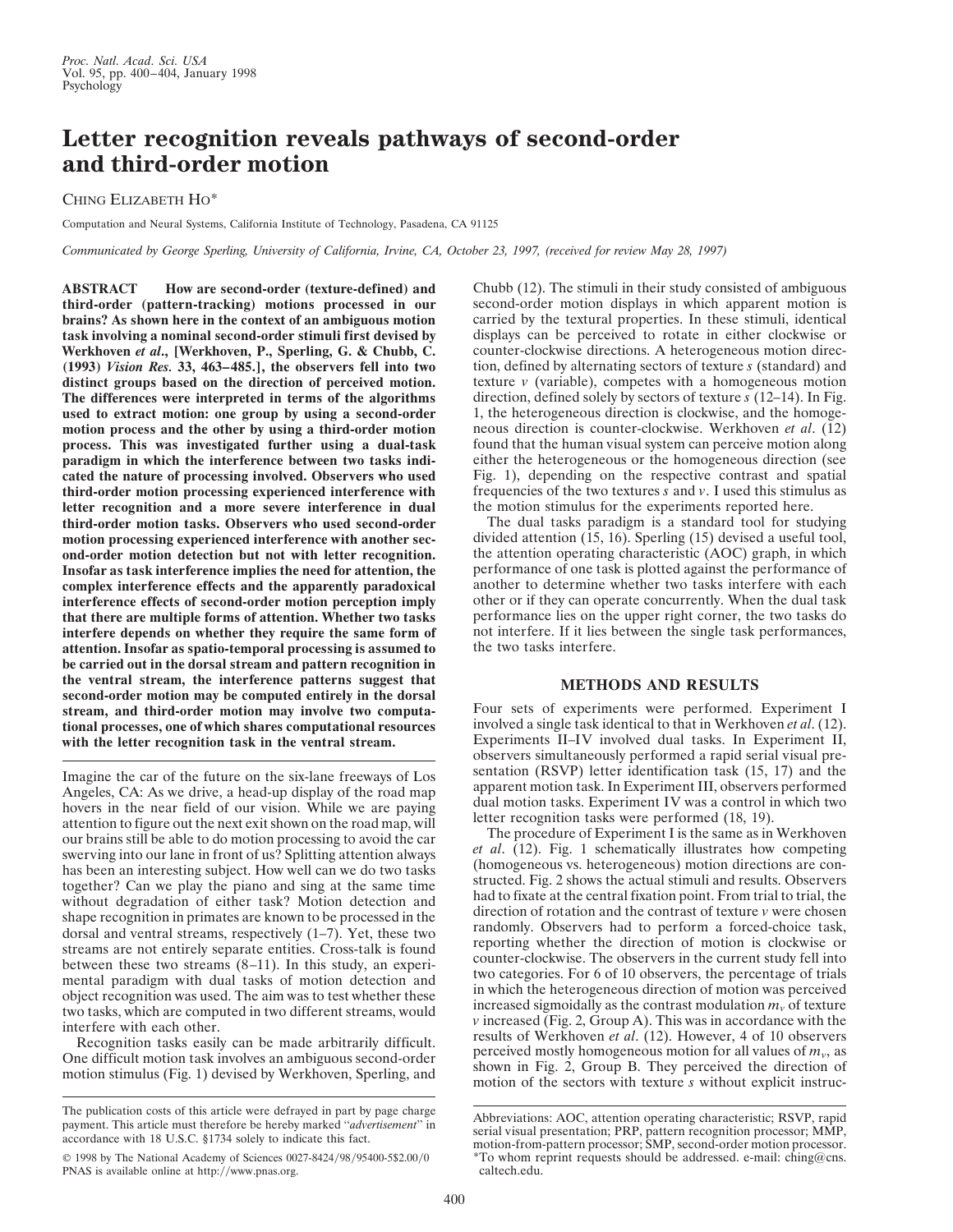

FIG. 1. Schematic explanation of ambiguous second-order motion displays, reproduced from Werkhoven *et al*. (12). (*Left*) A series of eight frames  $(f_1, f_2, \ldots)$  is shown in succession, each frame lasting 125 ms. Frame  $f_{n+2}$  is similar to frame  $f_n$  but rotated clockwise by a 45<sup>°</sup> angle. (*Right*) Unfolding the annular stimulus, the horizontal axis represents the angular positions  $\phi$ , and the vertical axis represents time. Two different textures (spatial frequencies) *s* and *v* are present in the odd frames, and the even frames only contain sectors with texture *s*. Phase is randomized in each frame, each sector. When frame  $f_n$  and frame  $f_{n+1}$  are presented in succession, two opposing interpretations of the motion direction are possible, as indicated by the arrows: (*i*) homogeneous motion path: matches between sectors of identical texture *s*. In this case, motion will be perceived in the counterclockwise direction; (*ii*) heterogeneous motion path (counterclockwise): matches between sectors of textures *s* and *v*. In this case, motion will be perceived in the clockwise direction. Spatial frequency for texture *s* was 1.26 c/deg and for texture  $\nu$  was 0.83 c/deg. Outer radius was 3.00 deg. Inner radius was 1.50 deg.

tions to do so. Observers reported that they had fixated at the center. When asked afterward about their subjective perception, they reported having perceived four sectors with texture *s*. This ruled out the possibility of tracking one particular sector. Instead, these observers seemed to perceive motion carried by the attended pattern. The performances of most observers lay at one of the two extreme ends of the distribution of heterogeneous motion. This led me to suspect that the perception of the ambiguous second-order motion stimuli also may be processed through another pathway that computes motion of particular patterns.

Because of the bimodal grouping of observers, in Experiments II and III, observers were split into two groups; each group was given different instructions. The observers in group A, whose responses in experiment I were similar to those in Werkhoven *et al*. (12), were asked to perceive global motion while fixating at the center. The observers in Group B were asked to perceive motion of sectors with texture *s*, i.e., to attend selectively to *s* while fixating at the center. Group B observers attended to the higher spatial frequency texture *s*, so they were assumed to have activated the third-order (patterntracking) motion mechanism (20, 21).

The two motion detection intructions were intended to amplify the natural tendency of the observers. In preliminary experiments in which no explicit intructions were given, the results were qualitatively similar. On the other hand, when subjects were asked to do what the opposite group did, their performances, even on single tasks, often fell to chance, making it impossible to investigate the dual tasks effect.

For each combination of dual tasks, five attentional instructions were given: two single task instructions and three dual task instructions, namely dual tasks with attention given to task 1, dual tasks with attention given to task 2, and dual tasks with attention equally split between tasks 1 and 2. Blocks of trials gathered under different instruction were treated as separate data points on the AOC graph. The three dual-task instructions served to spread out the data in the AOC graphs.



FIG. 2. (*Upper*) Experiments on the perception of second-order motion, using the stimuli described in Fig. 1, illustrated here for Experiment I. Observers indicated the perceived motion direction by pressing one of two buttons. For group A (*Lower*, left), the heterogeneous motion direction dominates perception as the contrast modulation of the texture type *v*, which consists of the low spatial frequency sectors, increases. Group B observers show the opposite behavior (*Lower*, center): They perceive only the homogeneous direction of motion, independent of the contrast modulation of the texture type *v*. The dominance of the heterogeneous direction (for high contrast stimuli) is displayed for all observers in a bar chart (*Lower*, right). Observers: group A: AW, WB, YH, CS, WG, and CE; group B: DB, SC, ABW, and MS.

In Experiment II, observers were required to concurrently perform a RSVP letter identification task (5, 7) as well as the apparent motion task. RSVP letter task: A target letter (a vowel) is presented before the annular motion stimulus is shown. Eight letters, subtending 0.5° of visual angle, are flashed in sequence together with the motion stimulus. Each frame lasts for 115-130 ms, depending on each observer's performance on letter recognition task with respect to frame time. The target letter appears between 0 and 3 times in this sequence; consonants serve as distractors. The task of the subject is to count the number of times  $(0-3)$  the target letter appeared in the sequence. Two precautions are used to avoid repetition blindness (22): No target letters are allowed to appear in two successive frames, and a long time delay of 533 ms separates the appearance of the cue that indicates the target letter and the appearance of the first of the eight letters in sequence. Fig. 3 shows the performance of the observers. First consider group A. The dual task results lie on the upper-right corner of the AOC curves (Fig. 3, Group A). This indicates no interference between the two tasks. For group B, interference occurred between the RSVP letter recognition and third-order motion detection. Fig. 3, Group B shows the data and linear fit for the dual task performance.

In Experiment III, two ambiguous motion stimuli were put together in the form of inner and outer annuli for dual motion perception tasks. Group A was asked to perceive global motion, and group B was asked to perceive motion of the sectors with texture *s*. Results are shown in Fig. 4. Interference occurred for both group A and group B observers, but the patterns of interference were different. For group A, the experimental dual task performance pattern was straight or slightly curved line segments above the diagonal line joining the single task performance. For group B, the dual third-order motion task performance data scattered in a concave region under the diagonal line joining the single tasks performance in the AOC graph, as shown in Fig. 4, group B. Control experiments of dual letter recognition tasks (18, 19) also were performed. Interference was found between two letter recognition tasks. The result confirms the previous finding (16) that two letter recognition tasks interfere with each other.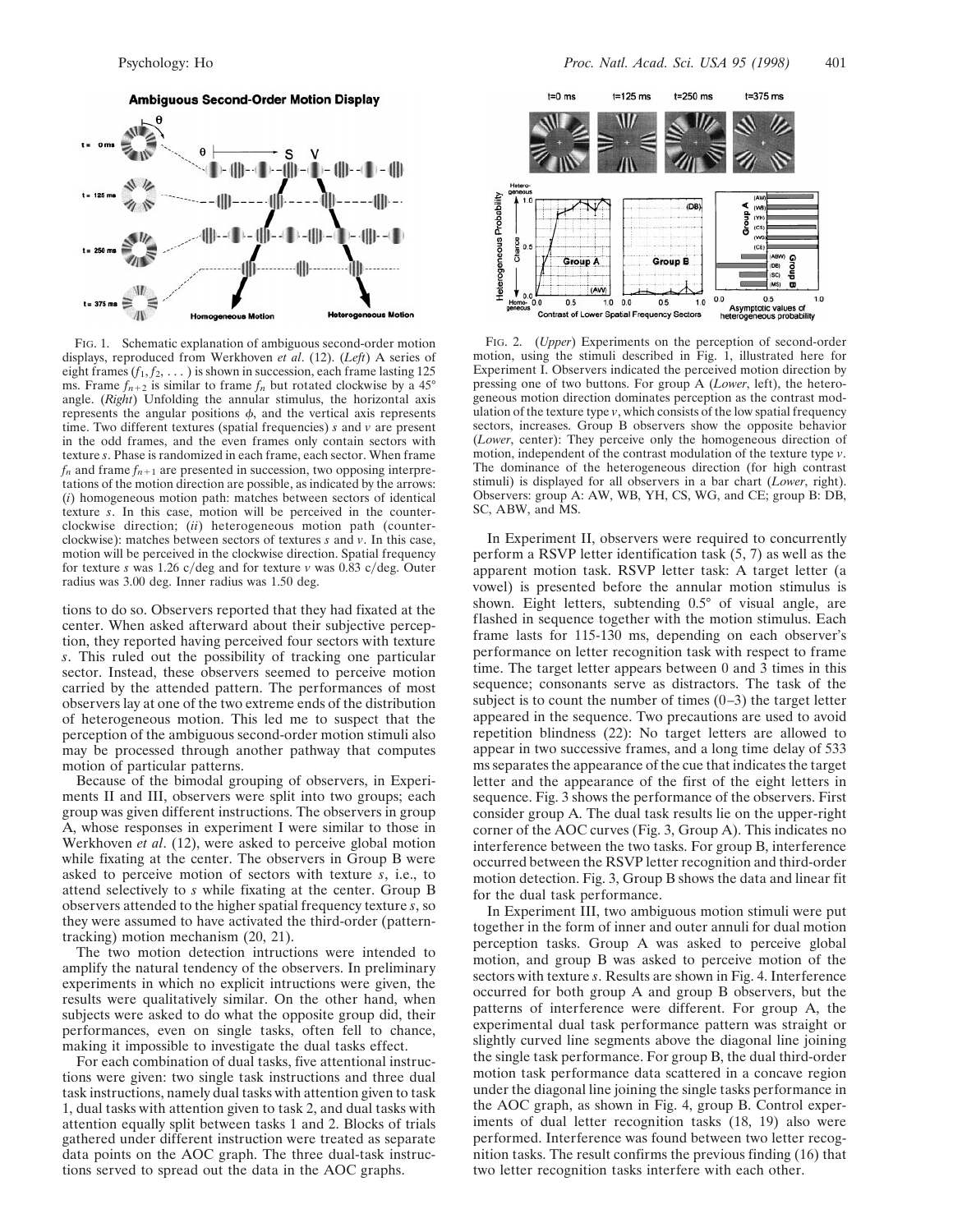

FIG. 3. Concurrent tasks of higher order motion perception and RSVP letter counting (Experiment II). Observers are divided into two groups on the motion task, groups A and B, as explained in the text. Middle and bottom rows are, respectively, the results of group A observers (instructions: perceive global motion) and group B observers (instructions: perceive motion of sectors with texture *s*, treating the sectors with texture *v* as distractors). (*Middle* and *Bottom*, left) Graphs of heterogeneous dominance vs. contrast modulation of lower spatial frequency sectors,  $m<sub>v</sub>$ , for one subject from group A, AW, and one from group B, DB, are shown. Observers were asked alternately to report only the direction of motion or to do both tasks while paying full attention to the RSVP letter task. Trials on which the subject gave an incorrect response on the RSVP task were excluded from further analysis. For group A observers, the motion detection results in both conditions were statistically indistinguishable. However, there is a clear difference between the two curves for group B observers ( $P$  < 0.01). Observers from group B perceived the homogeneous direction of motion when paying attention to motion detection but gave chance responses or indicated heterogeneous directions of motion when paying attention to the RSVP letter task. Observers: group A: AW, CS, CE, and WB; group B: DB, SC, MS, and ABW. (*Middle* and *Bottom*, right) AOC graphs of RSVP performance vs. heterogeneous motion pathway dominance at contrast  $m<sub>v</sub> = 0.4$  for two observers each from groups A and B. Performance within the white area is above chance for both tasks, and those within the gray area are below chance for one or both tasks. Some of the single task performances of heterogeneous dominance are shifted slightly to show the density of data when two or more overlap. Performances of two observers from each group are shown: group A: AW and CE; group B: DB and MS; the other two observers in each group also have similar AOC graphs.

The results of the experiments reveal fundamental differences in the way the ambiguous motion stimulus of Figs. 1 and 2 was perceived by group A and group B observers. If we assume that there is only one pathway and interpret the data in Experiment II to mean that, when subjects attended to the central RSVP task, the saliency of higher spatial frequency sectors decreased, then both groups A and B should have similar patterns in the AOC graphs for Experiment III dual motion tasks, either straight lines or curves. This idea contradicts the results in Experiment III that show different patterns in group A's vs. group B's AOC graphs. A more possible reason is that the ambiguous motion stimulus is processed by two motion pathways in the brains, a second-order motion pathway and a third-order (pattern-tracking) motion (20, 21) pathway. When observers attended to a particular pattern, such as texture *s*, motion comprised only of this pattern (the homogeneous direction) was seen by the third-order system. The second-order pathway computed the motion to be in either the homogeneous or the heterogeneous direction, depending on the activities of the sectors (12). These two pathways are different in their architectures (discussed in more detail in *Discussion*), giving rise to the different patterns of AOC graphs in the experiments in this study.



FIG. 4. (*Top*) Stimuli used in Experiment III dual-motion detection tasks. A total of four frames is presented. Two distractor annuli are placed in between the inner and outer annuli to avoid the perception that the two annuli always seem to rotate in the same directions. The inner and outer radii of the inner annulus are 0.8° and 1.6°, respectively, and those of the outer annulus are 4.0° and 5.0°, respectively. (*Middle*) AOC graphs for group A observers. The abscissa and the ordinate represent heterogeneous direction of motion perception for inner and outer annuli, respectively. (*Bottom*) AOC graphs for group B observers. Axes represent perception of the homogeneous motion direction of outer and inner annuli. Data for dual-task performance lie in a concave area under the diagonal line. AOC graphs of two observers from each group are shown: group A: AW and CE; group B: DB and MS. Two other observers for each group showed similar behavior.

In summary, two pathways were found for the ambiguous motion stimuli, a second-order motion pathway and a thirdorder motion pathway. Interference occurred for dual letter recognition tasks. A third-order motion task interfered with an RSVP letter task, and it interfered with another third-order motion task in a more severe manner. A second-order motion task interfered with another second-order motion task, but a second-order motion task did not interfere with an RSVP letter task.

### **DISCUSSION**

**Model.** Attention generally has been assumed to be related to the fraction of limited resources one uses (23). In the brain, there are certain areas that provide the bottleneck resources for the computations necessary to perform each task. Here, the computational bottleneck resources will be termed ''processors,'' and the pathways of these processors will be termed "pathways." Using a model of limited resources, one can derive quantitatively the different shapes of AOC graphs from the assumed architecture of the processors (see Appendix).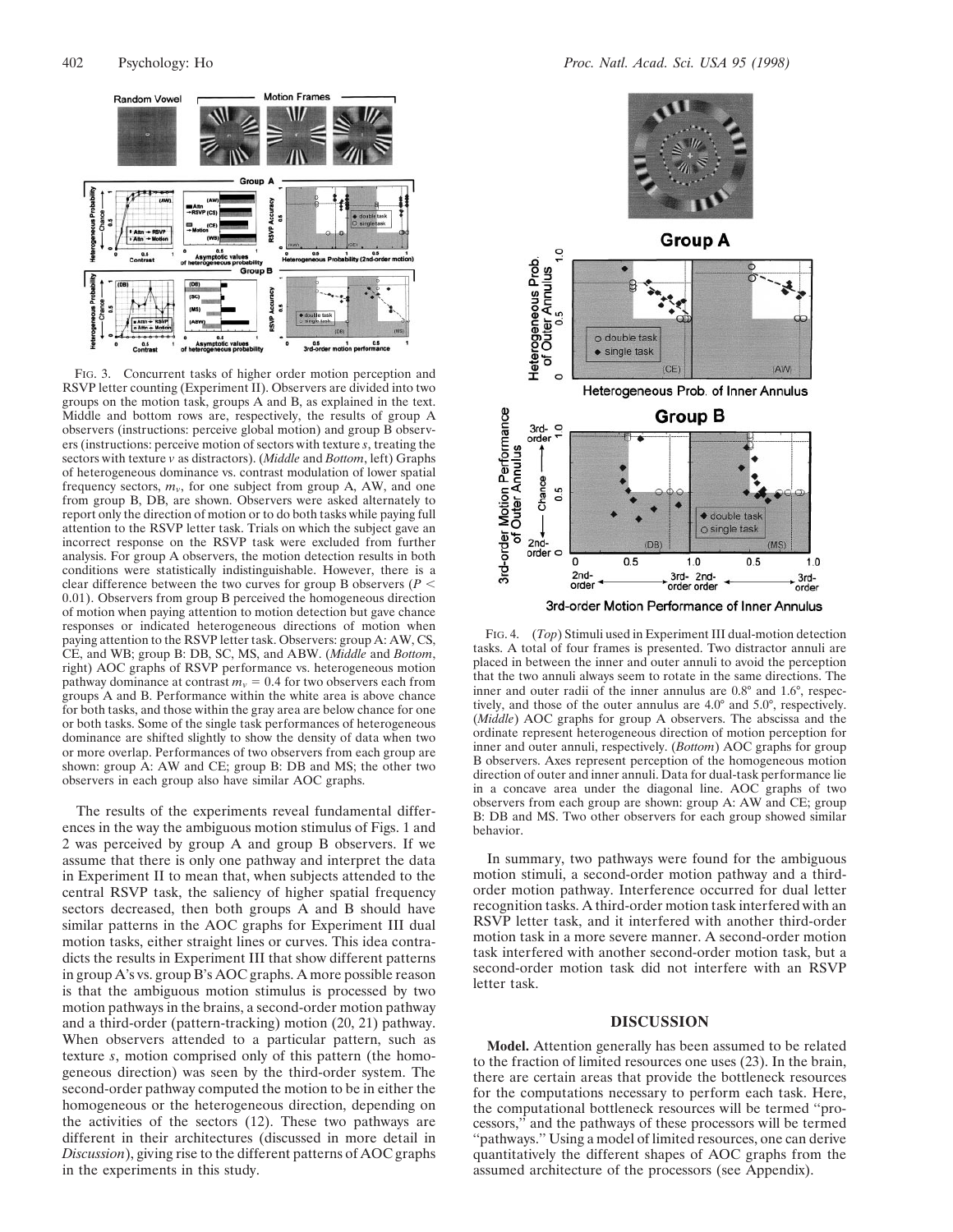Under this model, all tasks require attention. It is only a matter of how much attention the task requires. The level of interference can be simulated with the equations in the Appendix. The only time two tasks do not interfere is when their computational pathways are nonoverlapping. Different pathways give rise to different forms of attentions.

Two letter recognition tasks required the same form of attention, as did two second-order motion detection tasks and two third-order motion detection tasks. Therefore, interference occurred in all of these dual task combinations. However, the second-order motion detection task required a different form of attention from the RSVP letter recognition task. Hence, no interference occurred in this combination. On the other hand, part of the third-order motion computation required the same form of attention as the RSVP letter recognition task did, so interference occurred (18, 19).

The results of all of the four experiments in this study can be captured by the simple model architecture in Fig. 5 with two computational pathways (Appendix). The first computational pathway performs third-order motion detection and consists of a pattern recognition processor (PRP) that performs pattern recognition functions, followed by a motion-from-pattern processor (MPP) that performs motion computations on attended patterns of the stimulus. Second-order motion detection occurs along a separate computational pathway, which consists of the second-order motion processor (SMP). PRP is separated from SMP. MPP may or may not overlap with SMP, which is outside the scope of this study.

The different perceptions of motion by group A and group B observers in Experiment I can be interpreted as: Group A observers primarily used the second-order motion pathway, and group B observers primarily used the third-order motion pathway. In Experiment II, RSVP letter task and third-order motion detection both required resources from the PRP, leading to interference in group B observers. Second-order motion detection occurred in SMP, which was separate from PRP, explaining the lack of interference between the RSVP letter recognition task and second-order motion detection for group A in Experiment II. In fact, for some group A observers, the RSVP letter task even improved their second-order motion perception because they may have used some third-order motion mechanism when they did motion detection only. Note



FIG. 5. A model architecture fitting all of the data. The model contains three elements: (*i*) PRP, (*ii*) MPP, and (*iii*) SMP. PRP and MPP form the third-order motion computation pathway; SMP is the second-order motion computation pathway. Sensory information is sent to both computation pathways and processed independently. The output of each pathway is multiplied by normalized weight,  $q$  and (1 – *q*), which bias the direction of perceived motion. The weights *q* and  $(1 - q)$  are different for different observers and are assumed to be a function of selective attention.

that, in the AOC graphs of Fig. 3, Group B, the motion direction judgement for the dual task fell to chance before the letter recognition performance reaches single task performance; when observers were paying attention to the RSVP letter task, their performance on the third-order motion detection was poor, hence the motion perception was given by the second-order mechanism. In Experiment III, the concave nature of the AOC graphs for dual third-order motion tasks further supports the hypothesis that the two processors PRP and MPP are separate, consecutive stages in third-order motion detection (Appendix).

**The Model in Relation to Physiological Findings.** In the primate visual system, it is believed that shape recognition is processed through the ventral, or ''what'' stream, which passes through the inferior temporal lobe, and motion is processed through the dorsal, or ''where'' stream, passing through the medial temporal lobe (24–27) and medial superior temporal lobe (28). According to these neurophysiological findings, the RSVP letter task probably is processed in the ventral stream, somewhere near the human equivalent of the inferior temporal lobe. Because third-order motion shares the PRP with the RSVP letter task, PRP also is located in the ventral stream. The MPP of the third-order motion pathway, being completely distinct from the PRP, is possibly in the dorsal stream. Second-order motion is proposed to be processed through V1-V2-MT (29, 30). Our experiments show that it does not interfere with the RSVP letter recognition task. This result supports the idea that second-order motion processing, and hence the SMP of the model in Fig. 5, does not go through the human equivalent of the inferior temporal lobe, and may be entirely in the dorsal stream. This is consistent with the models of Wilson *et al*. (29) and the findings of Vaina and Cowey (30).

## **APPENDIX**

This appendix presents equations that model performance with resource constraints (see also ref. 23 for related models).

#### **Two Tasks Sharing the Same Resources**

Suppose that two tasks, *X* and *Y*, share the same resource. Let the fraction of resource used for task  $X$  be  $\beta$ . A simple assumption for the performance  $P_x$  and  $P_y$  is a piecewise linear function in  $\beta$  as follows:

$$
P_x(\beta) = \begin{cases} a + (b - a) \frac{\beta}{x_t} & \text{if } \beta \le x_t \\ b & \text{if } \beta > x_t \end{cases}
$$
 [1]

$$
P_{y}(1 - \beta) = \begin{cases} c + (d - c) \frac{(1 - \beta)}{y_t} & \text{if } 1 - \beta \le y_t \\ d & \text{otherwise} \end{cases}
$$
 [2]

where *a* and *c* are chance probabilities, *b* and *d* are maximum performance, and  $x_t$  and  $y_t$  are the transition points, at which the performances reach their maximum values, for tasks *X* and *Y*. In other words,  $x_t$  and  $y_t$  are the fractions of resources needed to reach the maximum performances of tasks *X* and *Y*. If both  $x_t$  and  $y_t$  are equal to 1, the dual task performance will be on the diagonal line joining single task performance. If both  $x_t$  and  $y_t$  are 0, the dual tasks performance will be on the upper right corner. For cases when  $x_t$  and  $y_t$  are between 0 and 1, it will be a straight line above the diagonal.

#### **Two Tasks Sharing the Same Compound Attention Processor**

If the processor has two stages that are used in conjunction,  $P_x$ depends on  $\alpha$  and  $\beta$ , the fractional resources used in the two